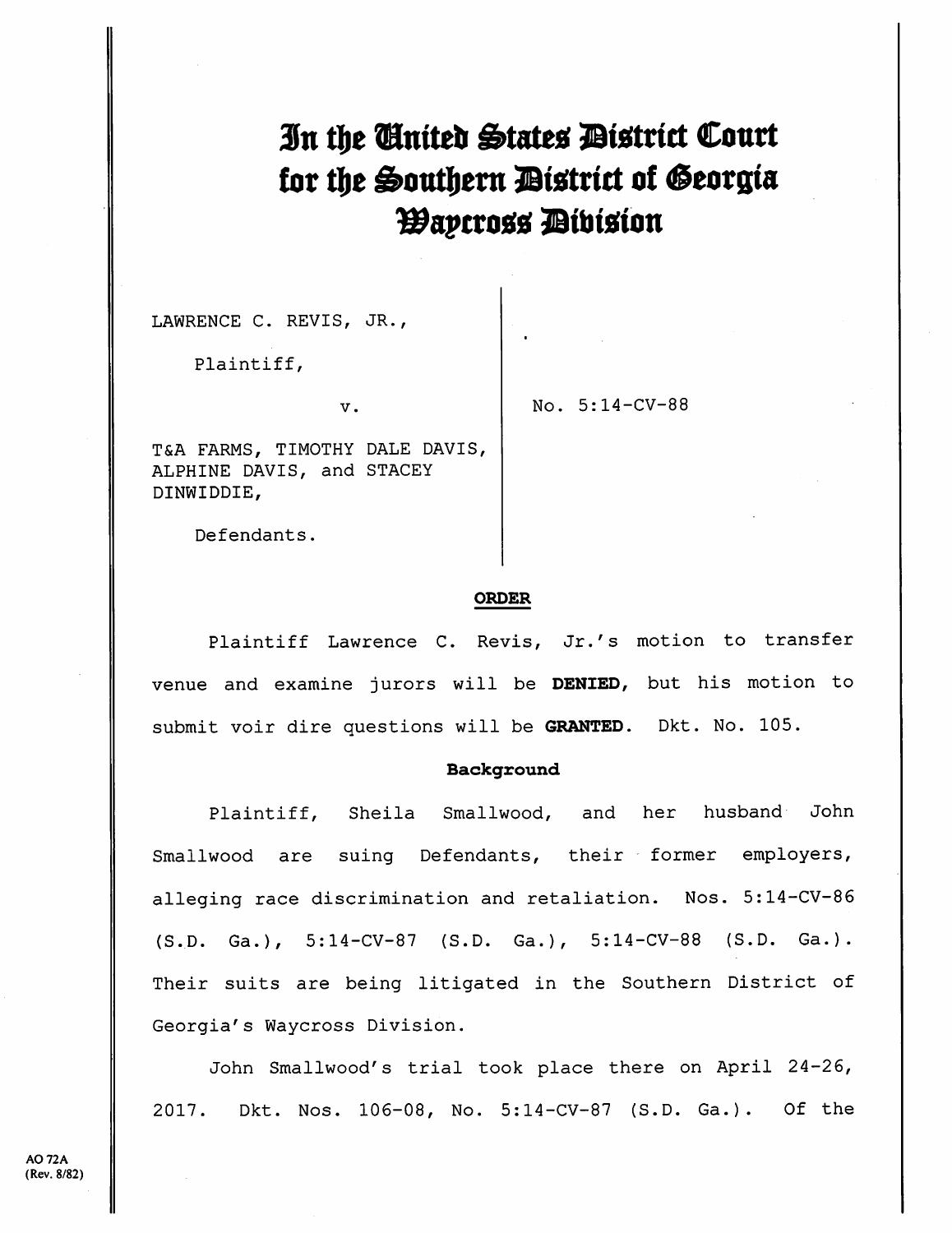fourteen impaneled jurors, four were African-American. One was excused for cause with the consent of both parties. Three were stricken by Defendants. Dkt. No. 113, No. 5:14-CV-87 (S.D. Ga.). One was reinstated following John Smallwood's successful challenge under Batson v. Kentucky, 476 U.S. 79 (1986). Dkt. Nos. 106, 113, No. 5:14-CV-87 (S.D. Ga.). The jury unanimously reached a verdict finding Defendants not liable. Dkt. No. 117, No. 5:14-CV-87 (S.D. Ga.).

Plaintiff's trial is set for July 12, 2017. Dkt. No. 104. On May 15, 2017, his attorneys moved to transfer venue, examine jurors, and modify voir dire questions. Dkt. No. 105.

## LEGAL STANDARDS

# Transfer of Venue

"For the convenience of parties and witnesses, in the interest of justice, a district court may transfer any civil action to any other district or division where it might have been brought . . . ." 28 U.S.C.  $\ S$  1404(a). This decision is discretionary. Ross v. Buckeye Cellulose Corp., 980 F.2d 648, 654 (11th Cir. 1993). The party seeking transfer of venue bears the burden of "establish[ing] that the suggested forum is more convenient." In re Ricoh Corp., 870 F.2d 570, 573 (11th Cir. 1989) (per curiam). The court must first determine whether the action could have been brought in the suggested forum. Osqood v. Discount Auto Parts, LLC, 981 F. Supp. 2d

 $\overline{2}$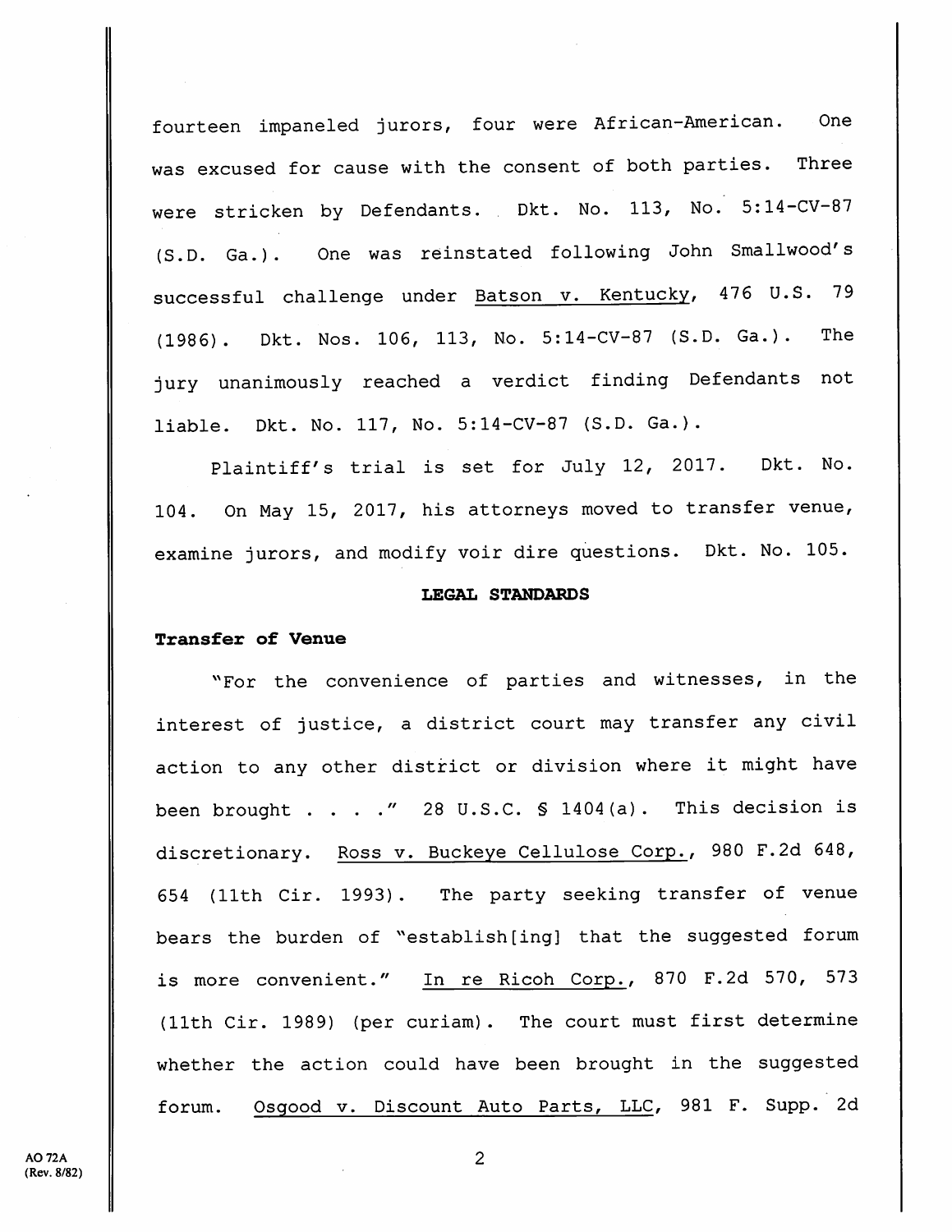1259, 1263 (S.D. Fla. 2013). Then, it must weigh "(1) the convenience of the parties; (2) the convenience of the witnesses; and (3) the interest of justice." Greely v. Lazer Spot, Inc., No. CV 411-096, 2012 WL 170154, at \*2 (S.D. Ga. Jan. 19, 2012) (citation omitted).  $\sqrt{r}$  (T]he fact that Plaintiff [ ] requested the transfer can be considered as one factor in favor of allowing <sup>a</sup> change of venue." Id. at \*3.

## Examining Witnesses

"As for . . . attorneys not being allowed to directly question the venire members, <sup>a</sup> district court has discretion about how to conduct voir dire, including whether to have counsel submit questions in writing." United States v. Hill, 643 F.3d 807, 831 (11th Cir. 2011).

# Voir Dire Questions

The court may permit the parties or their attorneys to examine prospective jurors or may itself do so. If the court examines the jurors, it must permit the parties or their attorneys to make any further inquiry it considers proper, or must itself ask any of their additional questions it considers proper.

Fed. R. Civ. P. 47(a). District courts have wide discretion in selecting voir dire questions, "subject to the essential demands of fairness." United States v. Bishop, No. 15-15406, 2017 WL 1208403, at \*9 (11th Cir. Apr. 3, 2017) (per curiam). Voir dire "need only provide reasonable assurance that

 $\overline{3}$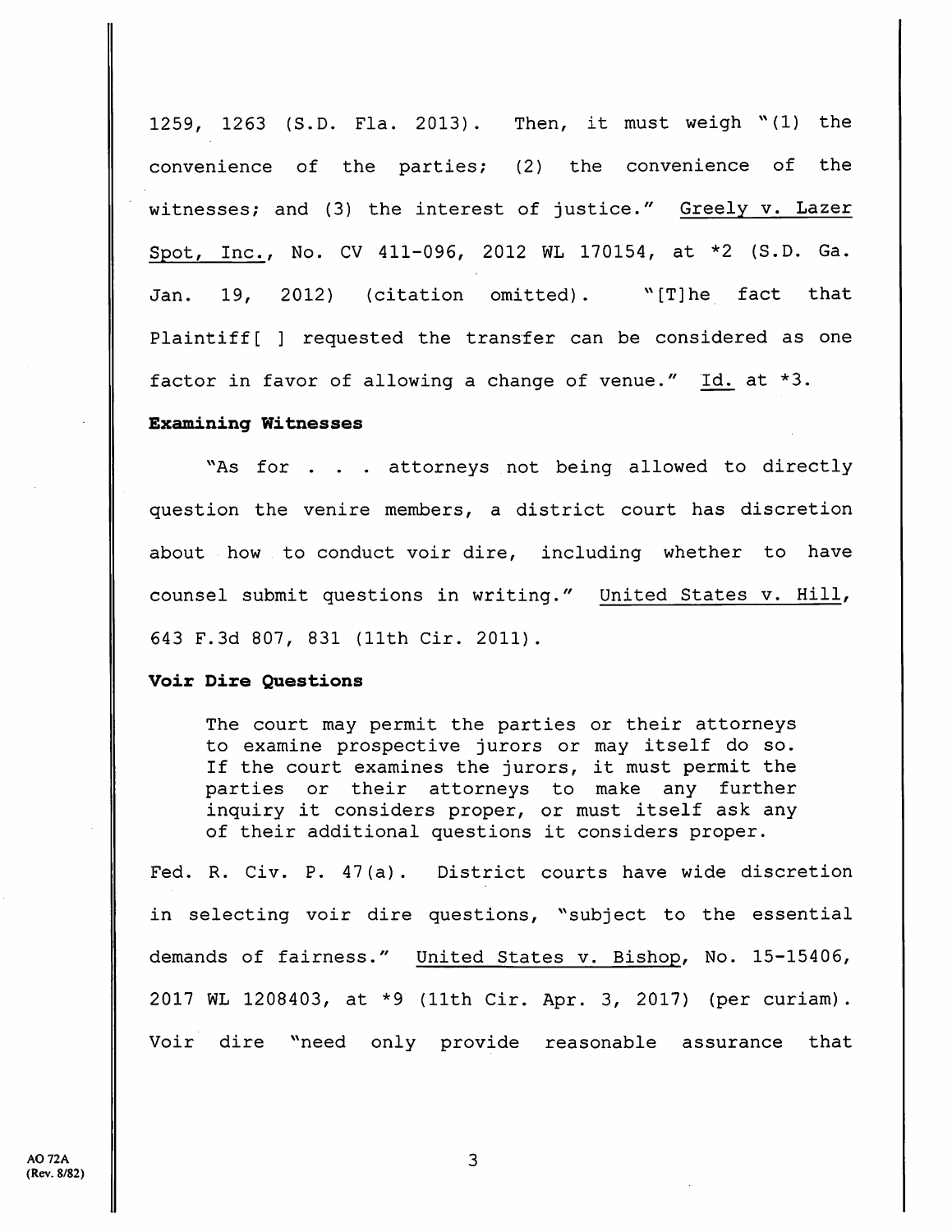prejudice will be discovered if present." United States v. Hill, 643 F.Sd 807, 836 (llth Cir. 2011).

# DISCUSSION

This case will not be transferred to another venue. Plaintiff's attorneys will not be permitted to directly examine venire members. They will be allowed to submit voir dire questions.

Plaintiff has not carried his burden of showing the propriety of transfer. To be as gentle as possible, he has not come close to doing so. A transfer would not be convenient to the parties or witnesses, nor would it further the interests of justice. To the best of the Court's knowledge, the parties, witnesses, and evidence are all located within the Waycross Division's territory.

Plaintiff alleges that justice demands transfer because of two facts he brings forth regarding John Smallwood's trial. Plaintiff first complains that "[t]he jury was almost 95% Caucasian. In Waycross, alone, there are more African-Americans than there are Caucasian in population [sic] . . . . " Dkt. No. 105 at 5. This point is not convincing for at least three reasons. First, of the fourteen potential jurors empaneled for final questioning and strikes, 29% were African-American (four out of fourteen). A mutually agreed upon excusal for cause and two of Defendants' strikes are what

**AO 72A** (Rev. 8/82)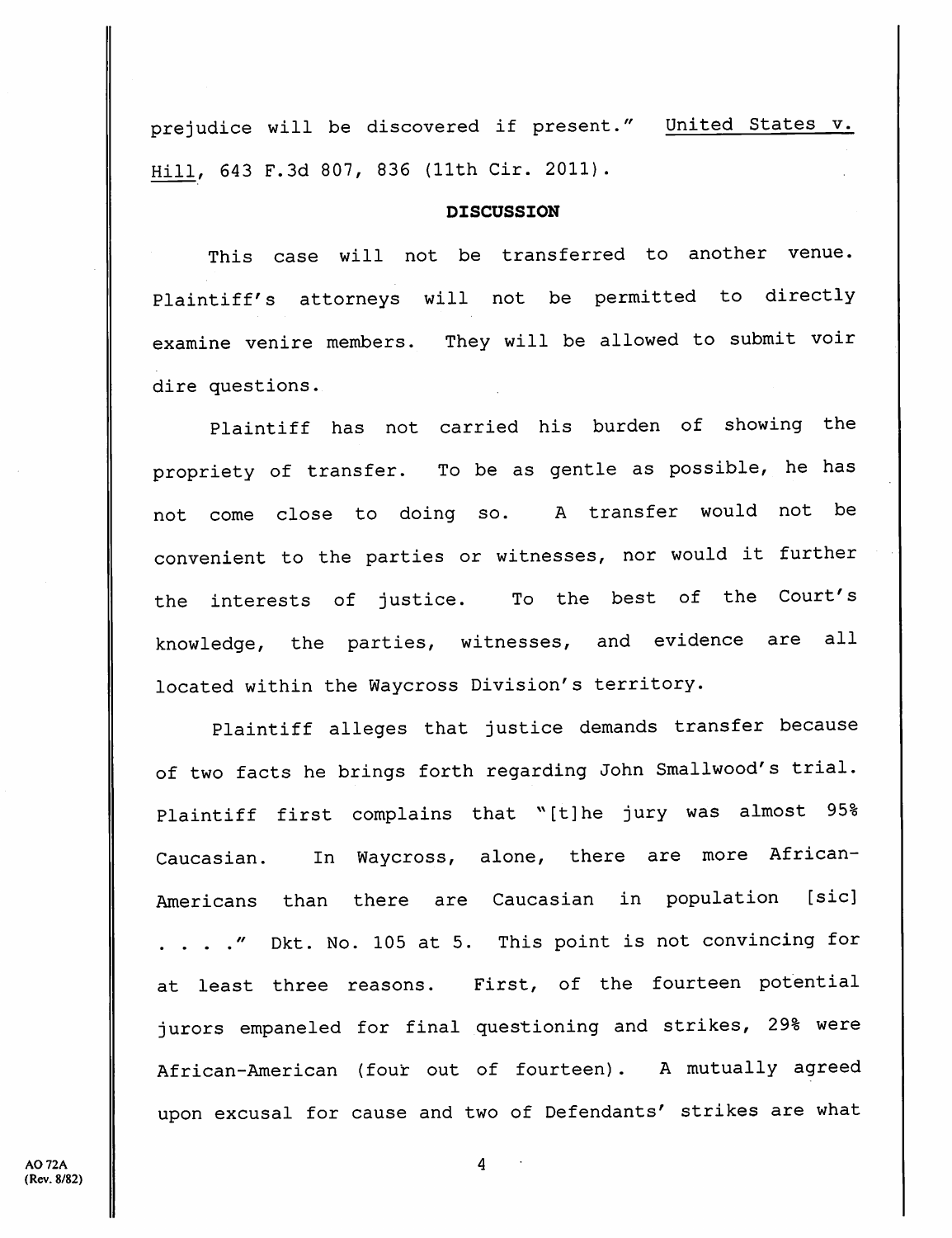reduced that number. Second, Plaintiff's motion confuses the City of Waycross with the Waycross Division of the Southern District of Georgia. True, as was the case with John Smallwood, Plaintiff's trial will take place in <sup>a</sup> courthouse located within the City of Waycross; however, the jurors will be called not only from Ware County, where Waycross is located, but also from six other surrounding counties. 28 U.S.C. § 90(c)(4). Any contention that the. racial composition of a single jury must mirror that of a single city in <sup>a</sup> seven-county division is simply wrong. Finally, and most obviously, it would be fantastically unjust and illegal to transfer this case in an effort to change the jury's racial makeup. Batson v. Kentucky, 476 U.S. 79, 85-86 (1986) (^'[T]he defendant [has] the right to be tried by <sup>a</sup> jury whose members are selected pursuant to nondiscriminatory criteria. The Equal Protection Clause guarantees the defendant that the [government] will not exclude members of his race from the jury venire on account of race, or on the false assumption that members of his race as <sup>a</sup> group are not qualified to serve as jurors." (internal citations and footnote omitted)).

Plaintiff's second contention is equally unavailing, yet even more puzzling. He alleges that "the jury pool included prospective jury members that knew the defendants personally. . . . This is too coincidental that in <sup>a</sup> city populated with

5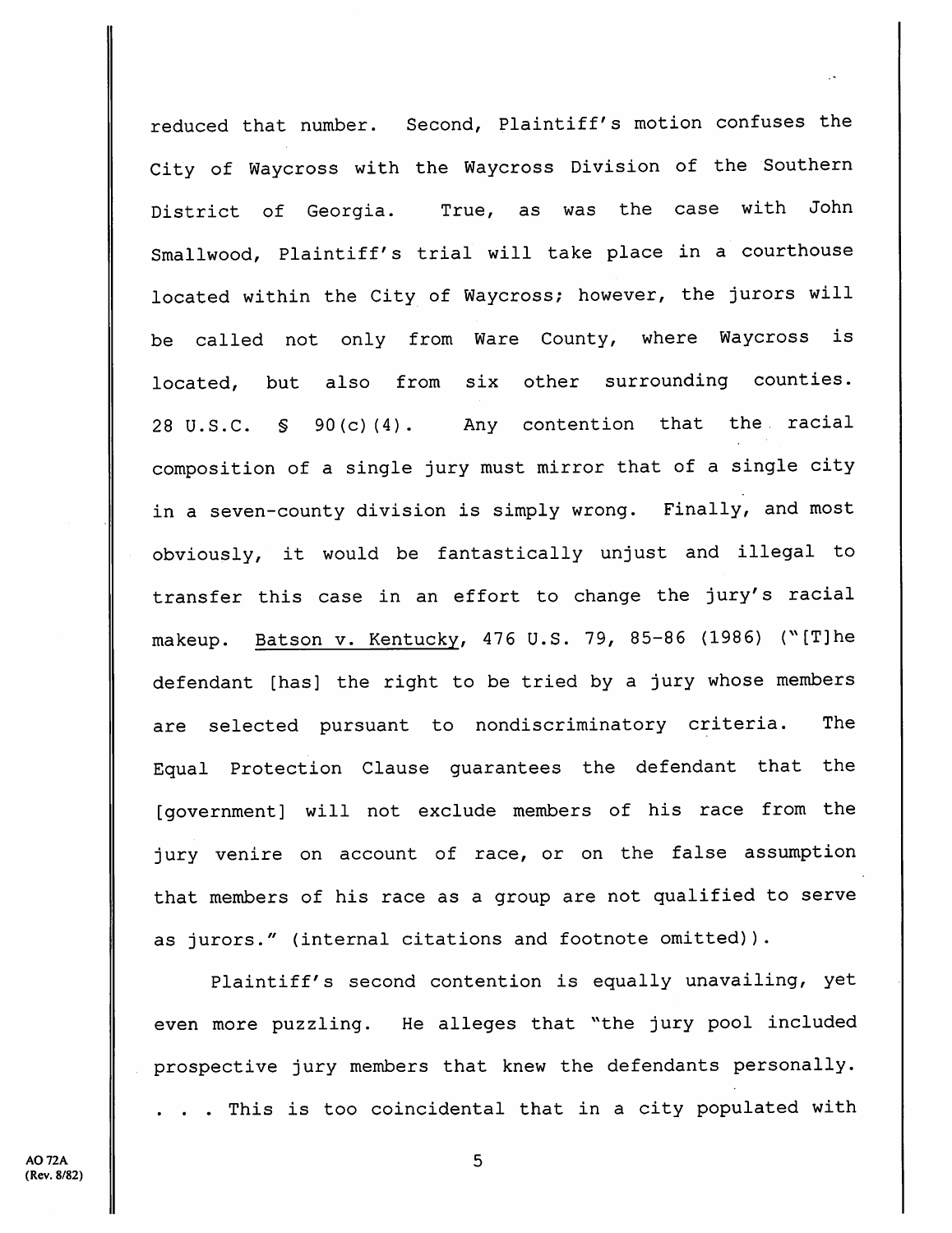more African-Americans (and selecting prospective jurors from surrounding cities) that the pool would include individuals that knew the defendants." Dkt. No. 105 at 5-6. Plaintiff appears to posit that members of one race should be more socially isolated as a result of a municipality neighboring their home being composed of a majority of citizens from another race. Such <sup>a</sup> position is without merit.

Plaintiff's effort to transfer this case boils down to his sense that John Smallwood should have had more African-American jurors for his trial. He has presented no evidence of an improper selection process, nor of race influencing the jury's decision. The Court cannot transfer this case across the state to tip the scales toward a different jury racial makeup. Plaintiff's request that this case be transferred is DENIED.

As for Plaintiff's request that his attorneys be permitted to conduct voir dire, this matter is within the Court's discretion. United States v. Hill, 643 F.Sd 807, 831 (11th Cir. 2011). Plaintiff has presented no reason why this Court is incapable of conducting adequate voir dire. This request is DENIED. However, the Court will discretionarily GRANT Plaintiff's motion to file additional proposed voir dire questions.

6